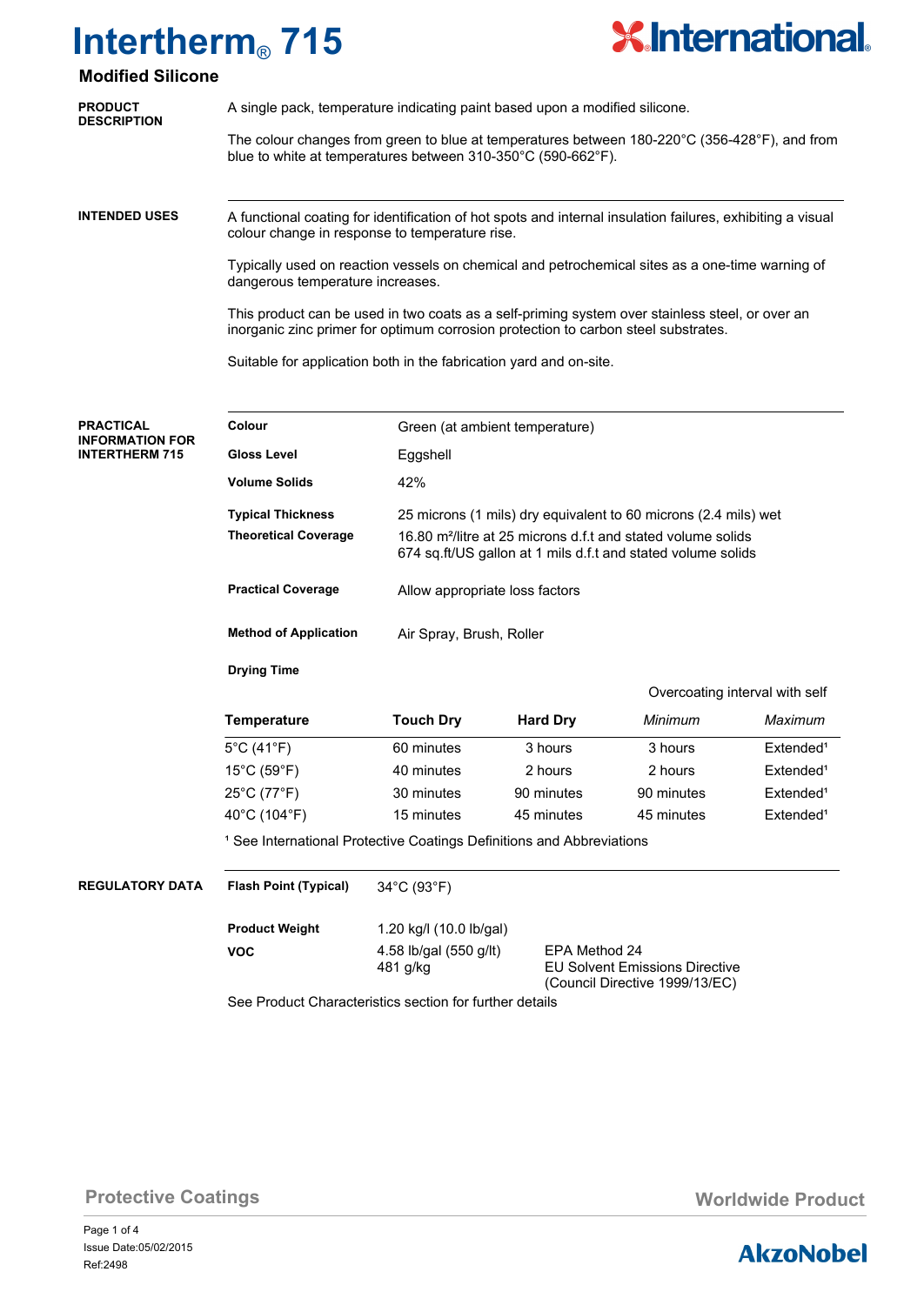

### **Modified Silicone**

**SURFACE PREPARATION**

**APPLICATION Mixing**

All surfaces to be coated should be clean, dry and free from contamination. Prior to paint application all surfaces should be assessed and treated in accordance with ISO 8504:2000.

Oil or grease should be removed in accordance with SSPC-SP1 solvent cleaning.

#### **Abrasive Blast Cleaning**

Abrasive blast clean to Sa2½ (ISO 8501-1:2007) or SSPC-SP6. If oxidation has occurred between blasting and application of Intertherm 715, the surface should be reblasted to the specified visual standard.

Surface defects revealed by the blast cleaning process should be ground, filled, or treated in the appropriate manner.

### **Shop Primed Surfaces**

Intertherm 715 is suitable for application to unweathered steelwork freshly coated with zinc silicate shop primers.

If the zinc shop primer shows extensive or widely scattered breakdown, or excessive zinc corrosion products, overall sweep blasting will be necessary. Other types of shop primer are not suitable for overcoating and will require complete removal by abrasive blast cleaning.

Weld seams and damaged areas should be blast cleaned to Sa2<sup>1</sup>/<sub>2</sub> (ISO 8501-1:2007) or SSPC-SP6.

| <b>TION</b> | <b>Mixing</b>                                                                                                                        | This material is a one component coating and should always be mixed<br>thoroughly with a power agitator before application.                                                                                                                                                                          |                             |                                                 |  |
|-------------|--------------------------------------------------------------------------------------------------------------------------------------|------------------------------------------------------------------------------------------------------------------------------------------------------------------------------------------------------------------------------------------------------------------------------------------------------|-----------------------------|-------------------------------------------------|--|
|             | <b>Mix Ratio</b>                                                                                                                     | Not applicable                                                                                                                                                                                                                                                                                       |                             |                                                 |  |
|             | <b>Airless Spray</b>                                                                                                                 | Not recommended                                                                                                                                                                                                                                                                                      |                             |                                                 |  |
|             | Air Spray<br>(Pressure Pot)                                                                                                          | Recommended                                                                                                                                                                                                                                                                                          | Gun<br>Air Cap<br>Fluid Tip | DeVilbiss MBC or JGA<br>704 or 765<br>E         |  |
|             | Air Spray<br>(Conventional)                                                                                                          | Recommended                                                                                                                                                                                                                                                                                          |                             | Use suitable proprietary equipment              |  |
|             | <b>Brush</b>                                                                                                                         | Suitable - small areas<br>only                                                                                                                                                                                                                                                                       |                             | Typically 25 microns (1.0 mils) can be achieved |  |
|             | <b>Roller</b>                                                                                                                        | Suitable - small areas<br>only                                                                                                                                                                                                                                                                       |                             | Typically 25 microns (1.0 mils) can be achieved |  |
|             | <b>Thinner</b>                                                                                                                       | International GTA713                                                                                                                                                                                                                                                                                 | environmental legislation   | Do not thin more than allowed by local          |  |
|             | <b>Cleaner</b>                                                                                                                       | International GTA713                                                                                                                                                                                                                                                                                 |                             |                                                 |  |
|             | <b>Work Stoppages</b>                                                                                                                | Thoroughly flush all equipment with International GTA713. All unused<br>material should be stored in tightly closed containers. Partially filled<br>containers may show surface skinning and/or a viscosity increase of the<br>material after storage. Material should be filtered prior to use.     |                             |                                                 |  |
|             | Clean Up                                                                                                                             | Clean all equipment immediately after use with International GTA713. It is<br>good working practice to periodically flush out spray equipment during the<br>course of the working day. Frequency of cleaning will depend upon amount<br>sprayed, temperature and elapsed time, including any delays. |                             |                                                 |  |
|             | All surplus materials and empty containers should be disposed of in<br>accordance with appropriate regional regulations/legislation. |                                                                                                                                                                                                                                                                                                      |                             |                                                 |  |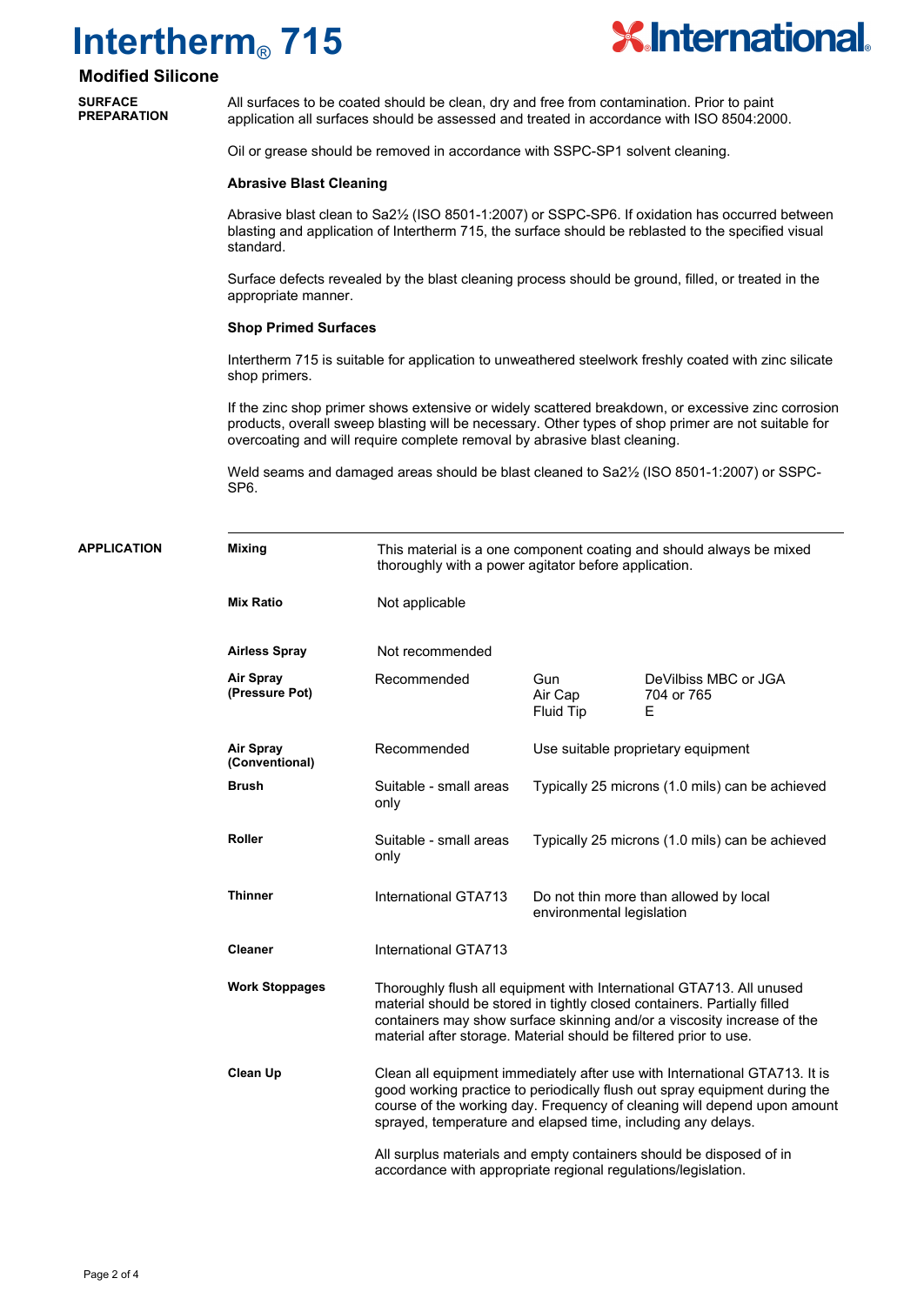

### **Modified Silicone**

**PRODUCT CHARACTERISTICS**

Intertherm 715 is intended for application to external steel surfaces which are internally insulated to reduce the surface temperature to below 100ºC (212ºF). Optimum performance is achieved when the surface temperature is below  $50^{\circ}$ C (122 $^{\circ}$ F). The function of the coating is to give a visual indication of hotspots or where insulation may have failed and the approximate temperature the steelwork has reached in that area. It is not intended to provide an accurate gradient of temperature across a surface; thermocouples should be used to provide this data.

Gradual changes in colour will normally occur as the surface temperature of the substrate increases in the following ranges:

| 180-220°C (356-428°F)  | Green to Blue |
|------------------------|---------------|
| 310-350°C (590-662°F). | Blue to White |

Normal continuous surface temperature of 100°C and above will cause the original colour to gradually change over a period of time. The higher above 100°C, the faster the change. The coating will also show colour drift upon prolonged exposure to continuous elevated operating temperatures.

Maximum continuous dry temperature resistance for Intertherm 715 is 350ºC (662°F).

**Intertherm 715 is a one time warning system. The colour change is permanent. After warning of a temperature change the coating must be reapplied after proper surface preparation has been performed.**

Typical service life of this coating is 16 to 24 months before recoating is necessary.

When using Intertherm 715 over inorganic zinc primer, the products should be applied in strict accordance with film thickness specifications, since application of excessive thicknesses may cause blistering. Determine that the inorganic zinc primer is thoroughly cured prior to application of the Intertherm 715 by following the curing instructions given on the relevant product data sheet.

When zinc silicate primers have been allowed to weather, all zinc salts must be removed by water washing/bristle brushing prior to the application of Intertherm 715.

Intertherm 715 may be applied to warm surfaces between 40-80°C (104-176°F) by thinning with one part of International GTA713 to one part Intertherm 715, then applying multi-coats in thin wet films to achieve the specified dry film thickness.

Note: VOC values quoted are based on maximum possible for the product taking into account variations due to colour differences and normal manufacturing tolerances.

Low molecular weight reactive additives, which will form part of the film during normal ambient cure conditions, will also affect VOC values determined using EPA Method 24.

#### **SYSTEMS COMPATIBILITY**

Intertherm 715 can be applied directly to abrasive blast cleaned surfaces. However, when improved anti-corrosive performance is required the following primers are recommended:

Interzinc 22

Intertherm 715 is not normally topcoated with products other than itself.

For other suitable primers, consult International Protective Coatings.